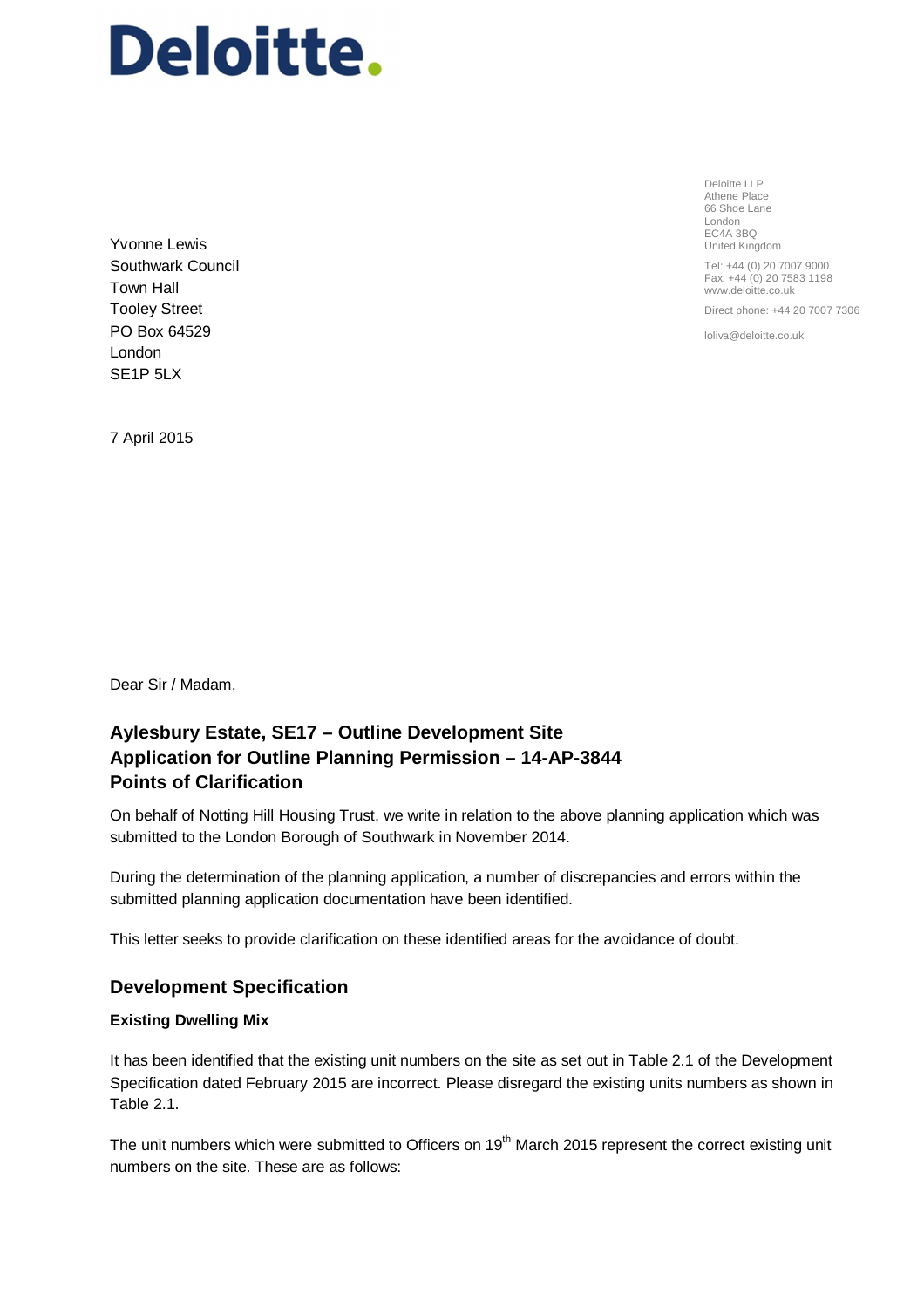|                                         |                |       |       |       | <b>Unit Size</b> |       |              |
|-----------------------------------------|----------------|-------|-------|-------|------------------|-------|--------------|
| <b>Tenure</b>                           | <b>Studio</b>  | 1 bed | 2 bed | 3 bed | 4 bed            | 5 bed | <b>Total</b> |
| <b>Social Rent</b>                      | 31             | 600   | 505   | 449   | 173              | 33    | 1,791        |
| <b>Leasehold</b><br>(owner<br>occupied) | $\overline{4}$ | 39    | 75    | 121   | 40               | 10    | 290          |
| <b>TOTAL</b>                            | 35             | 639   | 580   | 570   | 213              | 43    | 2,080        |

# **Table 1: Outline Application – Existing Residential Units**

The above figures are consistent with the numbers which were used to inform the production of the Aylesbury Area Action Plan (AAAP) and set out in letter from London Borough of Southwark to the GLA dated 30 May 2008. However, it should be noted that the numbers in this letter refer to the whole of the AAAP site and therefore include earlier phases which do not form part of this planning application. The data in Table 1 above has been extracted from this wider data set.

# **Tenure Mix**

For the avoidance of doubt, the proposed tenure mix between private and affordable residential units will be as set out in the Table 2 below. It should be noted that Table 3.7 of the Development Specification refers to 49.2% affordable and 50.8% private (by habitable room) and this is updated by the information provided in Table 2 below.

# **Table 2: Tenure Mix**

| <b>Tenure</b>                                          | <b>Proportion of Habitable Rooms</b> |
|--------------------------------------------------------|--------------------------------------|
| Affordable (including Target Rent and<br>Intermediate) | 50%                                  |
| <b>Private</b>                                         | 50%                                  |

In addition, it has been identified that the planning application documentation makes reference to both 'social rent' and 'target rent' tenures. It is confirmed that in all cases 'social rent' means 'target rent.'

This is consistent with the definition of 'Social Rented Housing' in the AAAP as the rents will not exceed target rents set by the Government.

**"Social Rented Housing** is housing provided by a landlord where access is on the basis of need, and rents are no higher than target rents set by the government for housing association and local authority rents." (AAAP Page 176)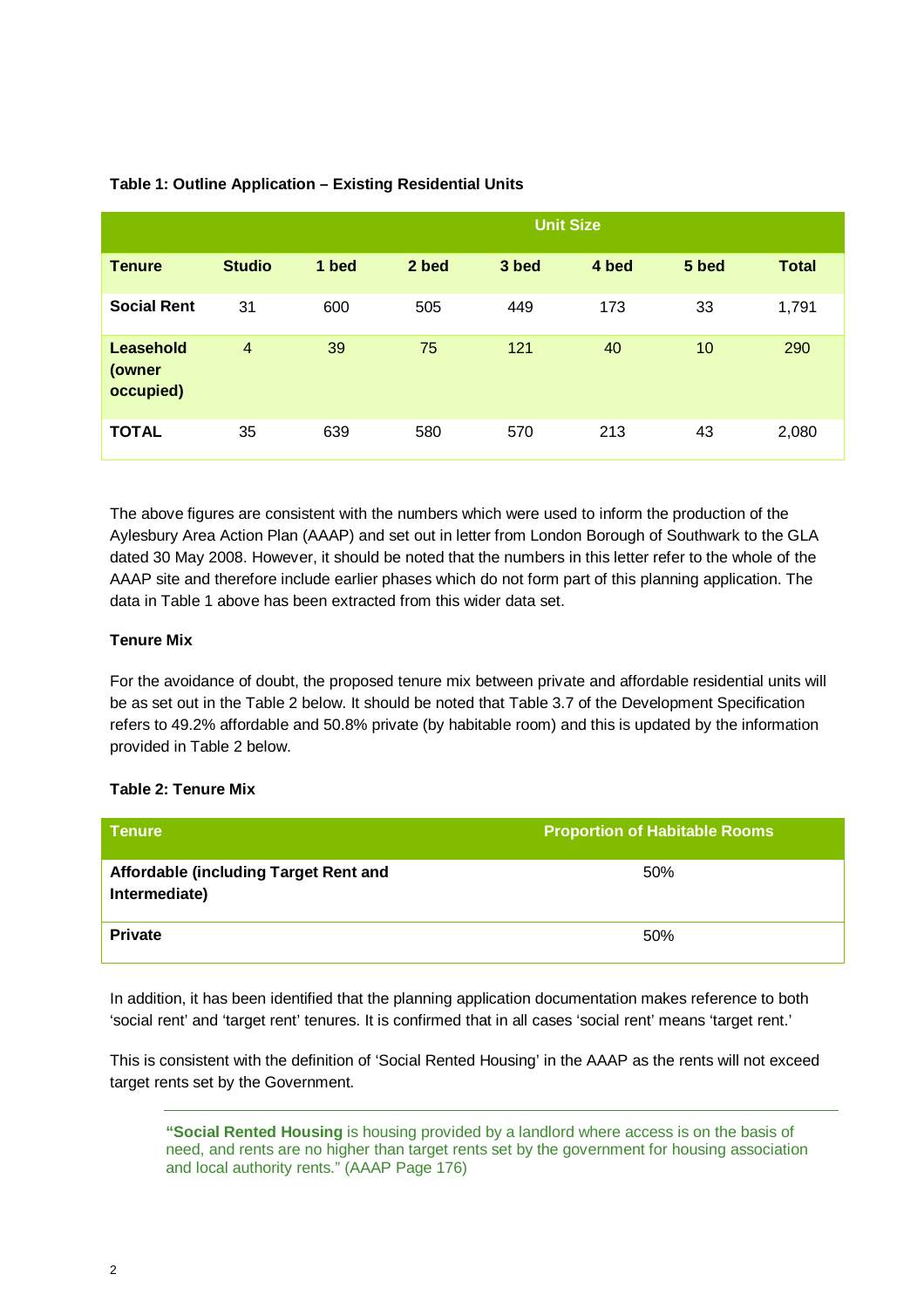#### **Housing Mix**

For the avoidance of doubt Table 3.8 of the Development Speciation should read as follows:

# **Table 3: Application Housing Mix (supersedes Table 3.8 of the Development Specification)**

| <b>Housing Size</b> | <b>Maximum / Minimum Provision</b> |
|---------------------|------------------------------------|
| <b>Studios</b>      | Maximum of 3%                      |
| 2 or more bedrooms  | At least 70%                       |
| 3 bedrooms          | At least 20%                       |
| 4 bedrooms          | At least 7%                        |
| 5 of more bedrooms  | At least 3%                        |

# **Minimum Residential Scenario**

As confirmed in paragraph 3.4.1 of the Development Specification, the minimum residential unit provision is 1,700 units. Table 4 below sets out the indicative unit and habitable room mix assuming the minimum residential provision.

The minimum figure is derived from a hypothetical exercise of assuming the minimum height parameters are used in all cases. This is a not a realistic scenario and in most cases the building massing will be at the higher end of the height ranges on Parameter Plan 07, resulting in a number of units much closer to the maximum (2,745) than the minimum (1,700) being delivered.

Table 4 below shows a breakdown of units sizes and tenures based on the same proportions assumed as for the maximum residential scenario.

| Unit type            | <b>Target rent</b> | Intermediate | Private market | <b>Totals</b> |
|----------------------|--------------------|--------------|----------------|---------------|
| One-bedroom          | 163                | 73           | 175            | 411           |
| Two-bedroom          | 205                | 108          | 287            | 600           |
| <b>Three-bedroom</b> | 117                | 24           | 192            | 333           |
| Four-bedroom         | 99                 | 22           | 119            | 240           |
| Five-bedroom         | 47                 | 6            | 63             | 116           |
| <b>Total units</b>   | 631                | 233          | 836            | 1,700         |

#### **Table 4: Indicative Minimum Residential Provision**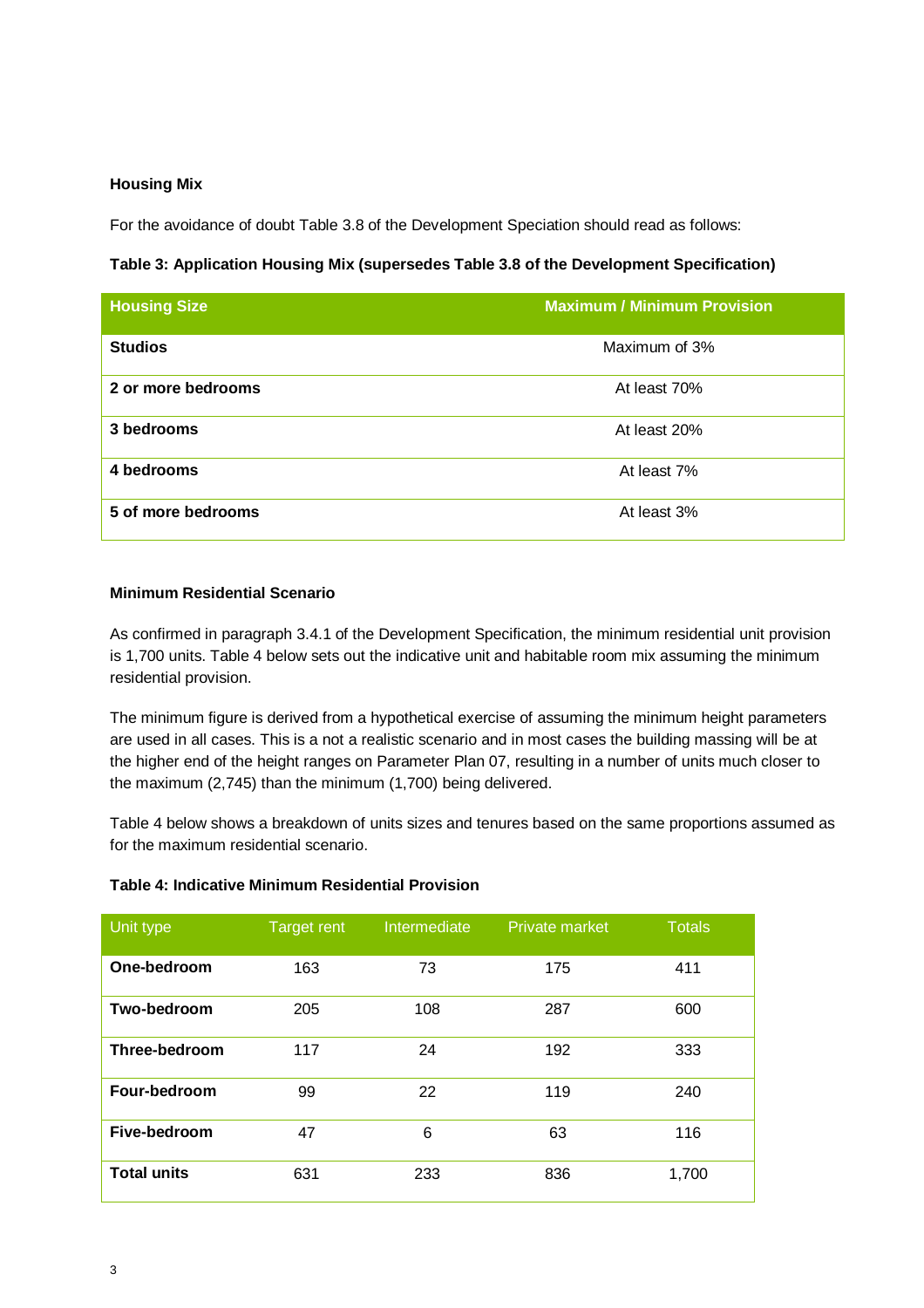| Total | habitable | 2.448 | 800 | 3,350 | 6,598 |
|-------|-----------|-------|-----|-------|-------|
| rooms |           |       |     |       |       |

Table 5 below sets out the illustrative proportional split of the minimum residential numbers across the phases.

| Table 5: Illustrative Minimum Habitable Rooms and Units by Phase |  |
|------------------------------------------------------------------|--|
|                                                                  |  |

| Phase        | <b>Illustrative Masterplan</b><br><b>Habitable Rooms</b> | <b>Illustrative Masterplan Units</b> |
|--------------|----------------------------------------------------------|--------------------------------------|
| Phase 2      | 2,441                                                    | 649                                  |
| Phase 3      | 513                                                      | 110                                  |
| Phase 4      | 3,644                                                    | 941                                  |
| <b>Total</b> | 6,598                                                    | 1,700                                |

# **Basement**

It has been identified that there is a discrepancy between the amount of basement floorspace being provided as stated within the Development Specification and what is shown on Parameter Plan 8.

Table 3.5 states that 18,365 sqm (GEA) of basement will be provided in phase 3. However, Parameter Plan 8 shows no basement space in Phase 3. Instead, this plans shows that this basement space will be provided in Phase 4. The plan is correct.

On this basis and for the avoidance of doubt, Table 6 sets out the maximum basement floorspace across the application site and supersedes Table 3.5 of the Development Specification. This is in accordance with Parameter Plan 8.

| Table 6: Maximum Basement Floorspace |  |  |
|--------------------------------------|--|--|
|--------------------------------------|--|--|

| <b>Phase</b> | Maximum Basement Floorspace (GEA) sqm |
|--------------|---------------------------------------|
| Phase 2a     | 5,560                                 |
| Phase 2b/2c  | 5,745                                 |
| Phase 3      | $\mathbf 0$                           |
| Phase 4      | 18,365                                |
| <b>Total</b> | 29,679                                |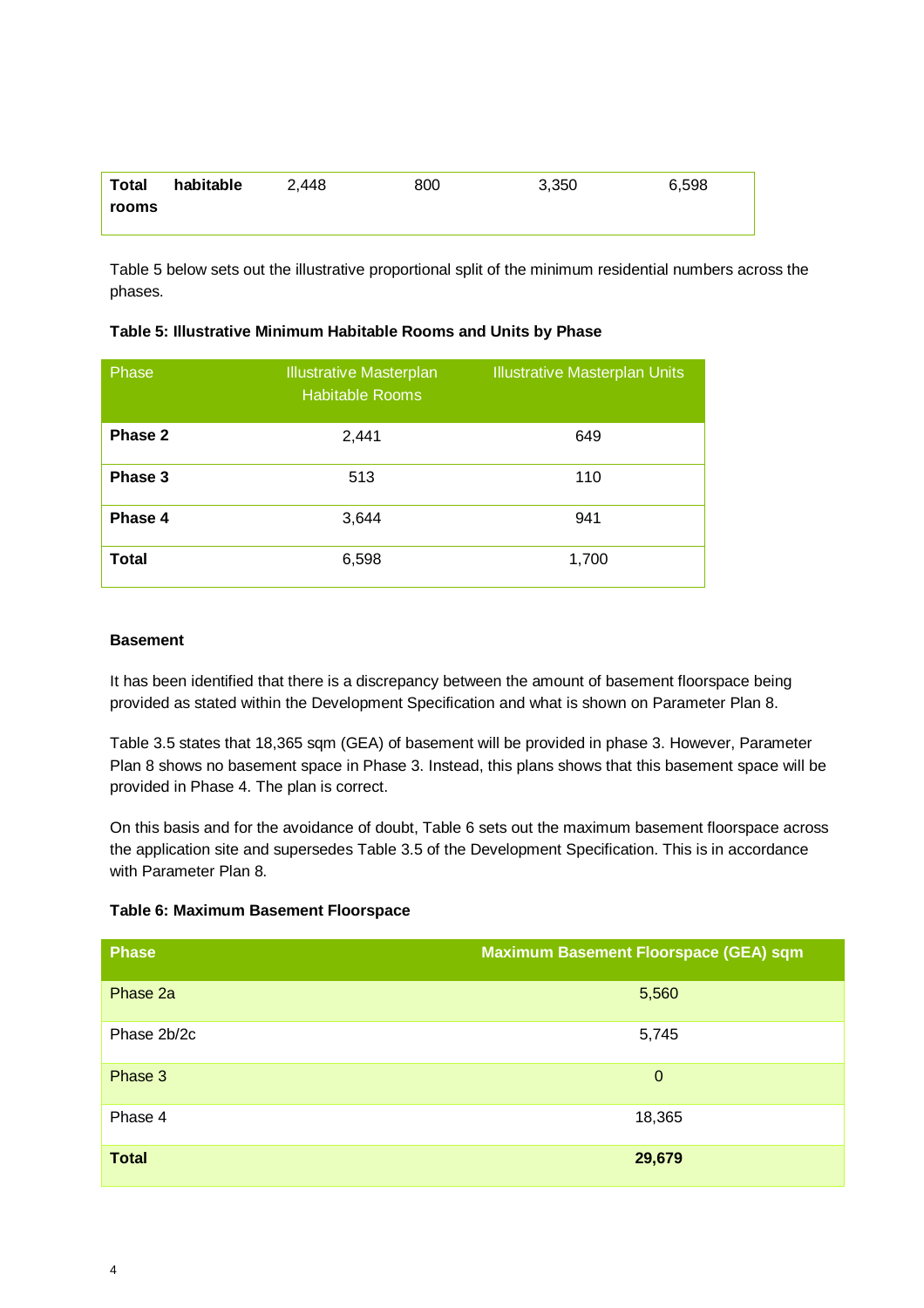# **Design Code**

# **Contents**

Page 3 of the Design Code refers to a 'Site Wide' section of the document. However, this section does not appear in the contents page and does not form part of the document.

For the avoidance of doubt the inclusion of this reference is an error and should be disregarded.

# **Parameter Plans**

# **PP06 - Ground Floor Land Use Plan – Plots 18a and 18b**

The ground floor land use for Plots 18a and 18b has been incorrectly labelled on the Parameter Plan 06. The labelling currently shows that the site can accommodate A1 Retail use.

In accordance with the Development Specification dated February 2015, this should show the ability of Plots 18a and 18b to accommodate a flexible retail use including A1 / A3 and A4.

# **PP06 - Ground Floor Land Use Plan – Phase 3 Community Use**

Table 3.3 of the Development Specification states that a maximum of 750sqm of D1 use could be provided in Phase 3 of the application. However, this is not shown on Parameter Plan 06, Ground Floor Land Uses.

For the avoidance of doubt table 3.3 of the Development Specification is incorrect and no D1 use is proposed to be provided in Phase 3.

# **PP05 – Publically Accessible Open Space – Community Gardens**

Parameter Plan 05 identifies that there will be two community gardens provided as part of the scheme. However, it does not state the size of these gardens. Indeed, it has been identified that the labelling of the plan may make it appear as though Community Gardens are 16,959sqm in size which is incorrect. The actual size of the Community Gardens is 840sqm.

In addition, Table 3.13 of the Development Specification dated February 2015 sets out the minimum extent of the publically accessible open space within the outline application. The table does not include the community gardens.

For the avoidance of doubt Table 7 below shows the extent of the publicly accessible space including the community gardens and supersedes Table 3.13 of the Development Specification.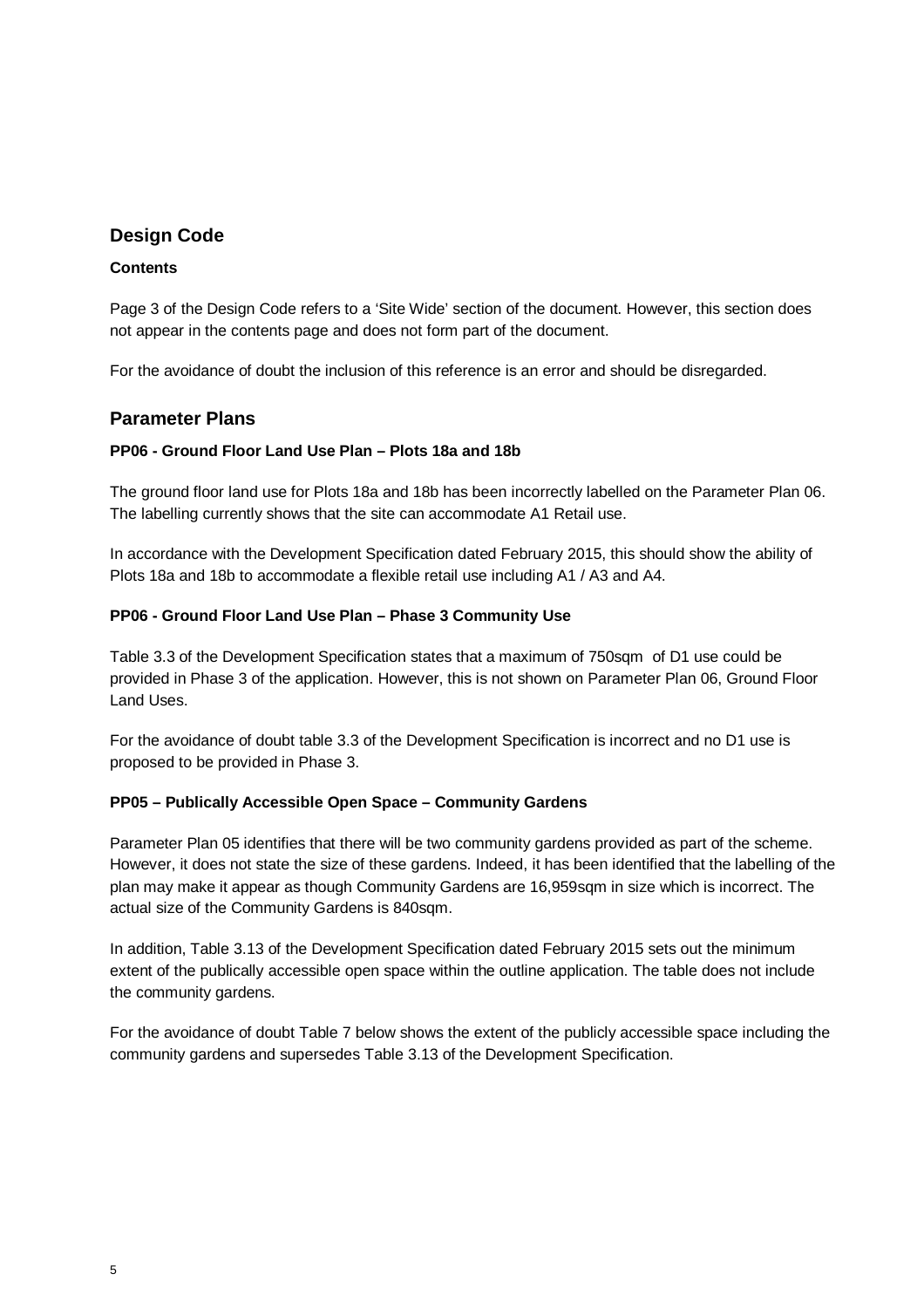# **Table 7: Publically Accessible Open Space**

| <b>Publically Accessible Open Space</b> | <b>Outline Application (minimum) sqm</b> |
|-----------------------------------------|------------------------------------------|
| <b>Civic Space</b>                      | 2,830                                    |
| <b>Parks Space</b>                      | 14,129                                   |
| <b>Community Gardens</b>                | 840                                      |
| <b>Street Gardens</b>                   | 7,216                                    |
| <b>TOTAL</b>                            | 25,015                                   |

# **Retention and Removal of Trees**

An Arboricultural Impact Assessment prepared by Tamla Trees and dated September 2014 was submitted as part of the planning application in September 2014.

The Assessment identified the number of existing Category A, B, C and U trees across the site. In the case of Category C and U, the trees were categorised as individuals and where there were small groups of low quality trees, these were identified as a 'group.' The report presented the total number of individual trees and the total number of groups but did not provide the total number of individuals including groups.

For the avoidance of doubt, the total number of trees counted within these groups have been identified and the table below presents this information to provide the total number of Category C and U trees as individuals.

In summary, the number of existing Category C trees is 126 and the number of existing Category U trees is 134 when they are counted as individuals.

It should be noted that the tables below do not represent new information. This information was submitted as part of the original planning application, however, it is identified that the summary may have been misleading. Therefore, it has been clarified below for the avoidance of doubt.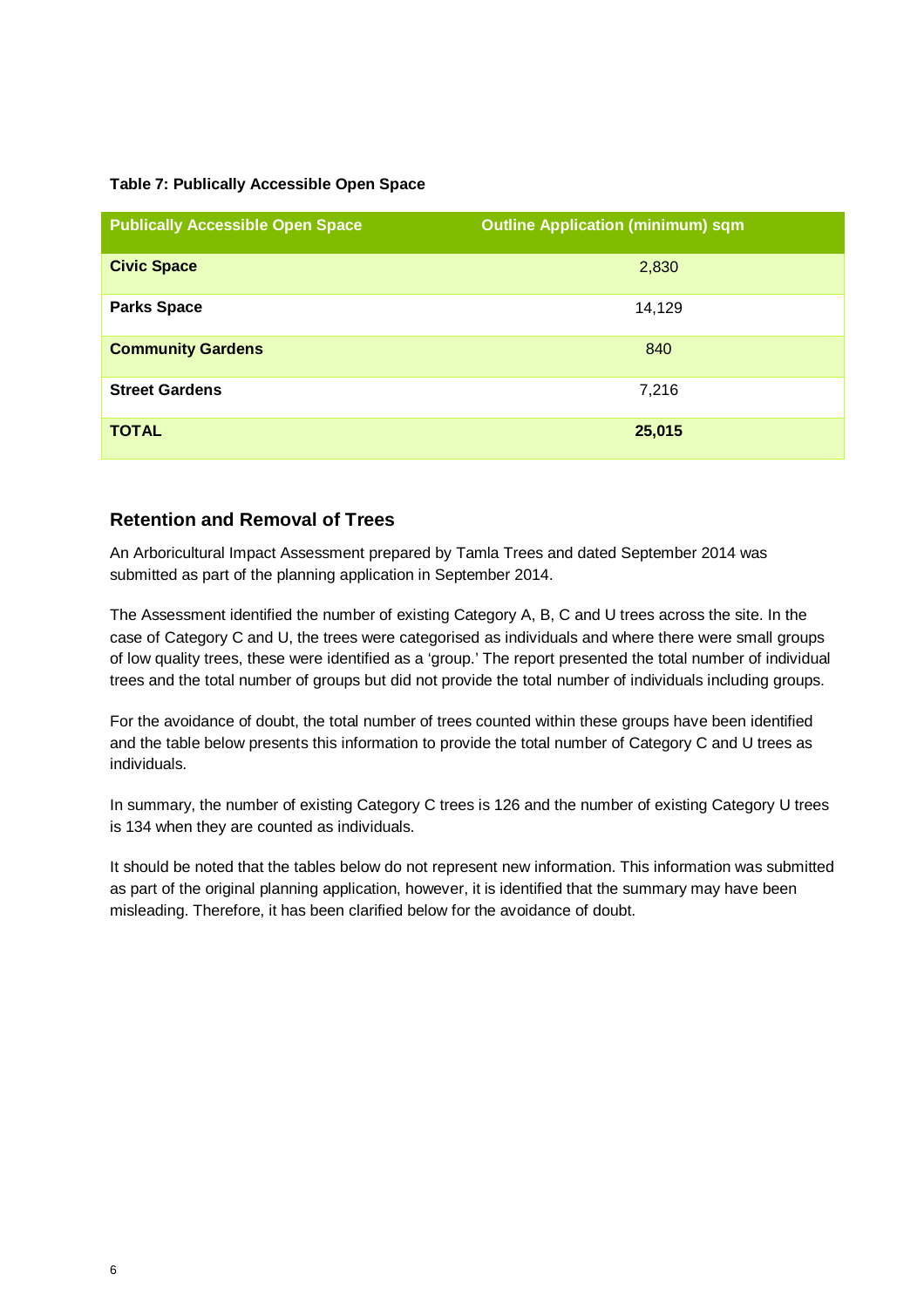# **Table 8: Existing Trees by Category**



Taking the above number of existing individual trees into account, the table below provides a summary of the total number and trees to be retained and removed across the site.

# **Table 9: Trees to be Retained / Removed**

|                   | <b>Trees retained</b> | <b>Tree removed</b> | <b>Total</b> |
|-------------------|-----------------------|---------------------|--------------|
| <b>Category A</b> | 1                     | $\mathbf 0$         | 1            |
| <b>Category B</b> | 117                   | 36                  | 153          |
| <b>Category C</b> | 22                    | 104                 | 126          |
| <b>Category U</b> | 1                     | 133                 | 134          |
| <b>Total</b>      | 141                   | 273                 | 414          |

# **Daylight and Sunlight Assessment**

The Daylight and Sunlight Assessment which was submitted as part of the planning application and subsequent addendum identified a number of properties and amenity spaces for the purpose of the assessment.

In the case of the Daylight / Sunlight Assessment and Overshadowing Analysis the properties / amenity spaces were identified on plan and by number, but the detailed street addresses were not provided as part of the report.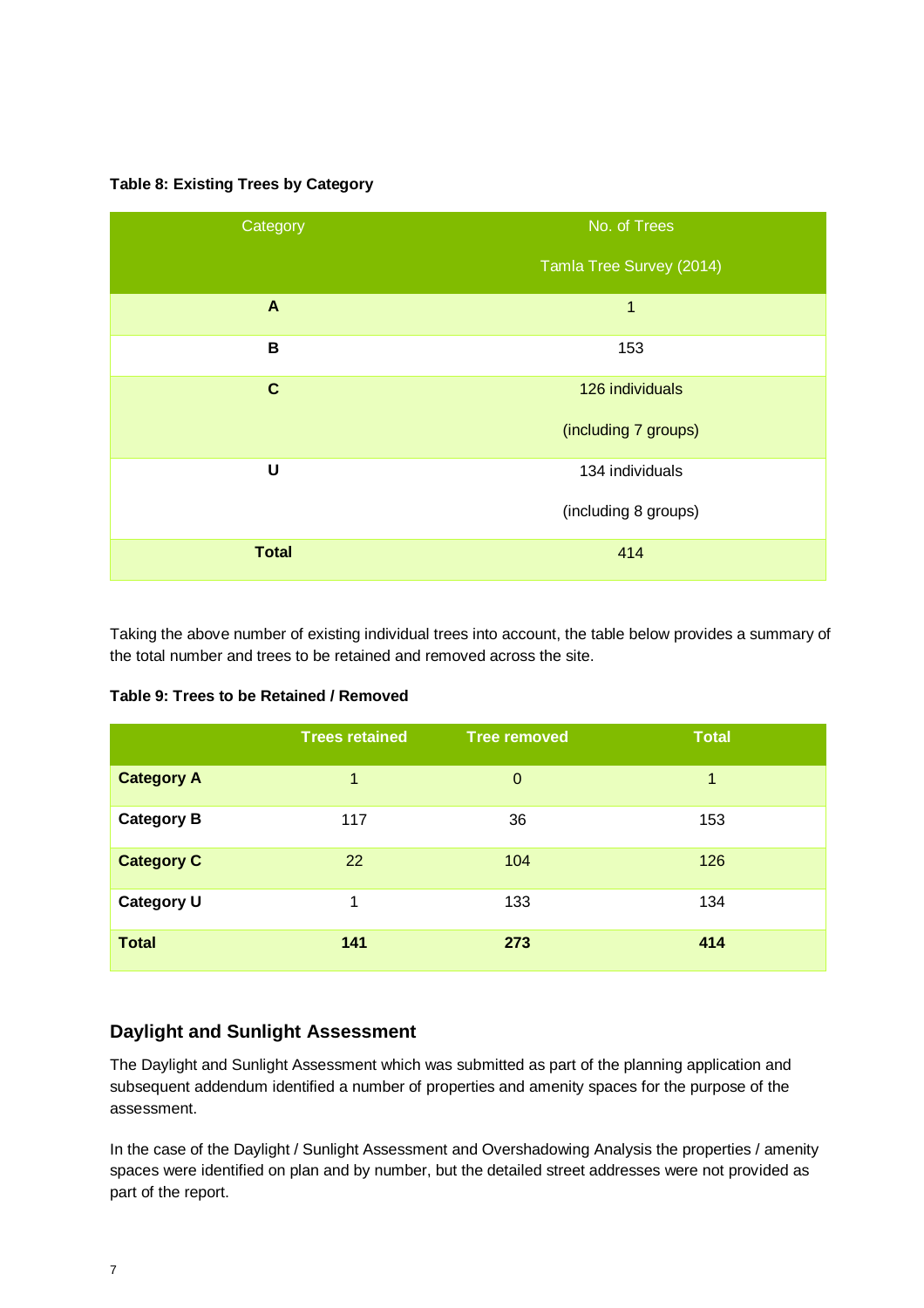For the avoidance of doubt the tables below confirm the addresses for each of the references within the Daylight and Sunlight Assessment and associated addendum.

|                  | Daylight, Sunlight and Overshadowing Assessment (Appendix 10.1 of the<br><b>Environmental Statement submitted November 2014)</b> |                                                                 |  |  |
|------------------|----------------------------------------------------------------------------------------------------------------------------------|-----------------------------------------------------------------|--|--|
|                  |                                                                                                                                  | <b>Sunlight - Building References / Address</b>                 |  |  |
| <b>Reference</b> | <b>Building Reference</b>                                                                                                        | <b>Corresponding Postal Address of Property</b>                 |  |  |
| 16               | Portland Street - Building 1                                                                                                     | 25-47 Portland Street (odd)<br>$\bullet$                        |  |  |
| 17               | <b>Portland Street - Building 2</b>                                                                                              | <b>49-57 Portland Street</b><br>$\bullet$                       |  |  |
| 18               | Roland Way - Building 1                                                                                                          | 58-62 Portland Street                                           |  |  |
| 19               | Roland Way - Building 2                                                                                                          | <b>12 Villa Street</b><br>$\bullet$                             |  |  |
| 20               | <b>Villa Street</b>                                                                                                              | 234 Merrow Street<br>$\bullet$                                  |  |  |
| 21               | <b>Inville Road</b>                                                                                                              | 236-266 Merrow Street and 288-298<br><b>Merrow Street</b>       |  |  |
| 22               | Dawes Street- Building 1                                                                                                         | 128-130 Dawes Street<br>$\bullet$                               |  |  |
| 23               | <b>Dawes Street- Building 2</b>                                                                                                  | 106-124 Dawes Street<br>$\bullet$                               |  |  |
| 24               | Dawes Street - Building 3                                                                                                        | 69 Wooler Street and 100-98 Dawes<br>$\bullet$<br><b>Street</b> |  |  |
| 25               | <b>Dawes Street -Building 4</b>                                                                                                  | 98A & 98B Dawes Street<br>$\bullet$                             |  |  |
| 26               | Dawes Street- Building 5                                                                                                         | 1-30 Everett House<br>$\bullet$                                 |  |  |
| 27               | Dawes Street - Building 6                                                                                                        | <b>1-30 Everett House</b>                                       |  |  |
| 28               | <b>East Street</b>                                                                                                               | 153-197 East Street<br>$\bullet$                                |  |  |
| 29               | Alvey Street - Building 1                                                                                                        | 27-31 Alvey Street<br>$\bullet$                                 |  |  |
| 30               | Alvey Street - Building 2                                                                                                        | <b>66 Surrey Square</b><br>$\bullet$                            |  |  |
| 31               | <b>Kinglake Street</b>                                                                                                           | <b>Favesham House, Kinglake Street</b><br>$\bullet$             |  |  |
| 32               | Bagsot Street - Building 1                                                                                                       | 15-23 Bagshot Street<br>$\bullet$                               |  |  |
| 33               | <b>Bagshot Street - Building 2</b>                                                                                               | 25-35 Bagshot Street<br>$\bullet$                               |  |  |
| 34               | Bagshot Street - Building 3                                                                                                      | 37 Bagshot Street<br>$\bullet$                                  |  |  |

# **Table 10: DSO Assessment – Address of Properties**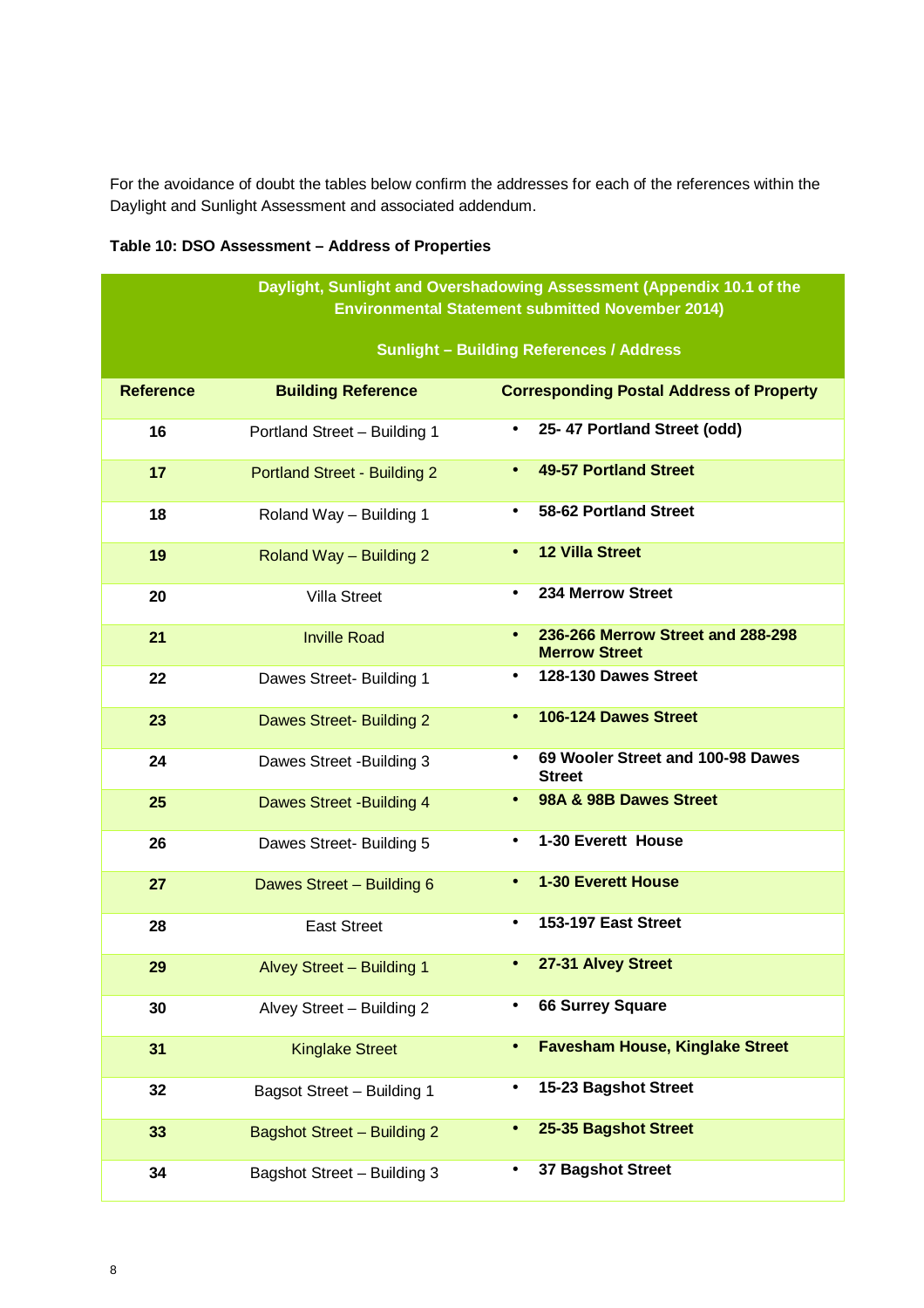| 35 | Bagshot Street - Building 4      | 47-53 Bagshot Street<br>$\bullet$                                                                                   |
|----|----------------------------------|---------------------------------------------------------------------------------------------------------------------|
| 36 | Thurlow Street - Building 1      | <b>Block Two of consented development</b><br>$\bullet$<br>on Site 7 (12/AP/2332) Thurlow Street<br><b>Elevation</b> |
| 37 | Thurlow Street - Building 2      | <b>Block One of consented development</b><br>$\bullet$<br>on Site 7 (12/AP/2332) Thurlow Street<br><b>Elevation</b> |
| 38 | Southern Street - Building 1     | <b>Block Nine of consented development</b><br>$\bullet$<br>on Site 7 (12/AP/2332) South Elevation                   |
| 39 | Southern Street - Building 2     | <b>Block Six of consented development on</b><br>$\bullet$<br>Site 7 (12/AP/2332) South Elevation                    |
| 40 | Southern Street - Building 3     | Block 5 of consented development on<br>$\bullet$<br>Site 7 (12/AP/2332) South Elevation                             |
| 41 | <b>East Street/ Flint Street</b> | <b>Naylor House, Flint Street</b><br>$\bullet$                                                                      |
| 42 | Kinglake Street/Bagshot Street   | 1-20 Tenterden House, Kinglake Street<br>$\bullet$                                                                  |
| 43 | <b>Albany Road</b>               | <b>Domville Court, Bagshot Street</b><br>$\bullet$                                                                  |

# **Table 11: DSO Assessment Addendum – Address of Properties**

|                                                                         | Daylight, Sunlight and Overshadowing Assessment<br>Plot 18 - Outline Development Addendum- February 2014 |
|-------------------------------------------------------------------------|----------------------------------------------------------------------------------------------------------|
| <b>Building Reference</b>                                               | <b>Corresponding Postal Address of Property</b>                                                          |
| <b>22 Dawes Street</b>                                                  | 128 - 130 Dawes Street                                                                                   |
|                                                                         | Fig 3 should be labelled 128 - 130 Dawes Street.                                                         |
|                                                                         | Please note that the location of the elevation shown at Fig 1 is incorrect.                              |
| <b>23 Dawes Street</b>                                                  | 106 - 124 Dawes Street                                                                                   |
|                                                                         | Fig 4 should be labelled 106-124 Dawes Street.                                                           |
|                                                                         | Please note that the location of the elevation shown at Fig 1 is incorrect.                              |
| <b>37 Thurlow Street</b><br>(including Southern)<br><b>Street Side)</b> | Block One of consented development on Site 7 (12/AP/2332) Thurlow Street<br><b>Elevation</b>             |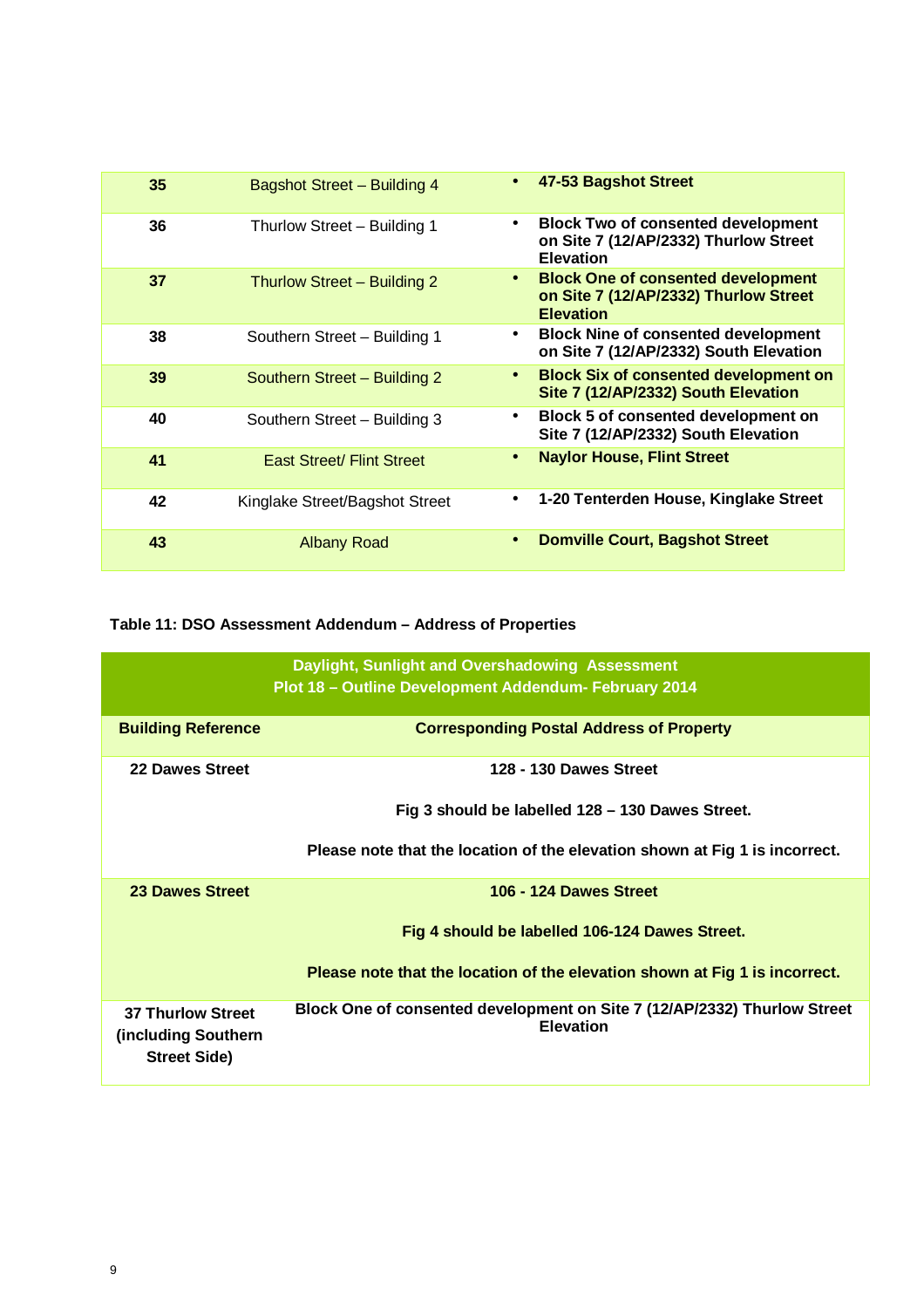# **Table 12: DSO Assessment– Address of Open Space**

**Daylight, Sunlight and Overshadowing Assessment (Appendix 10.1 of the Environmental Statement submitted November 2014)** 

# **Overshadowing – Open Space References / Address**

| <b>Open Space Reference</b> | Address/reference map                                            |
|-----------------------------|------------------------------------------------------------------|
| $\mathbf 1$                 | Land at the corner of Bradenham Close and Boundary Lane          |
| $\mathbf{2}$                | Land to the rear of Bradenham House at Red Lion Close            |
| 3                           | Land at Westmoreland Road                                        |
| $\overline{\mathbf{4}}$     | Land at Lady Margaret House, Queen's Row                         |
| 5                           | 41 Phelp Street                                                  |
| $6\phantom{1}6$             | 39 Phelp Street                                                  |
| $\overline{7}$              | 37 Phelp Street                                                  |
| 8                           | 35 Phelp Street                                                  |
| 9                           | 35 - 37 Phelp Street                                             |
| 10                          | Properties at the corner of Phelp Street and Westmoreland Street |
| 11                          | Properties at the corner of Phelp Street and Westmoreland Street |
| 12                          | Properties at the corner of Phelp Street and Westmoreland Street |
| 13                          | Properties at the corner of Phelp Street and Westmoreland Street |
| 14                          | Properties at the corner of Phelp Street and Westmoreland Street |
| 15                          | Properties at the corner of Phelp Street and Westmoreland Street |
| 16                          | Rear of 1 - 29 St Matthews House                                 |
| 17                          | Rear of $1 - 29$ St Matthews House                               |
| 18                          | Rear of 1 – 29 St Matthews House                                 |
| 19                          | Rear of 1 – 29 St Matthews House                                 |
| 20                          | Rear of 1 - 29 St Matthews House                                 |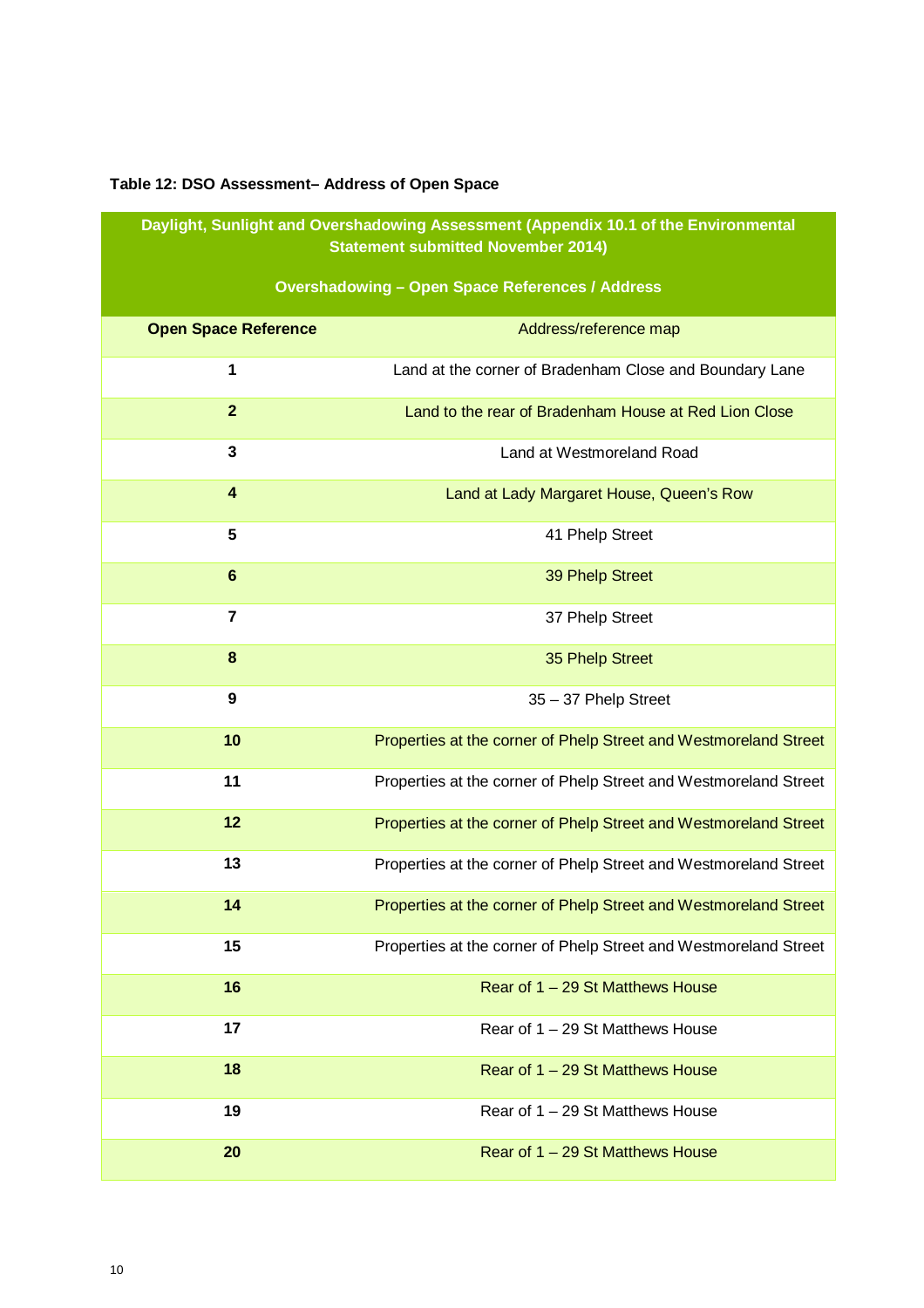| 21 | Rear of 1 - 29 St Matthews House |
|----|----------------------------------|
| 22 | Rear of 1 - 29 St Matthews House |
| 23 | Rear of 1 - 29 St Matthews House |
| 24 | Rear of 1 - 29 St Matthews House |
| 25 | <b>Land off Portland Street</b>  |
| 26 | 204 - 206 Merrow Street          |
| 27 | 208 - 210 Merrow Street          |
| 28 | 212 - 214 Merrow Street          |
| 29 | 216 - 218 Merrow Street          |
| 30 | 220 - 222 Merrow Street          |
| 31 | 224 - 226 Merrow Street          |
| 32 | 228 - 230 Merrow Street          |
| 33 | The Rectory, Villa Street        |
| 34 | 236 - 238 Merrow Street          |
| 35 | 240 - 242 Merrow Street          |
| 36 | 244 - 246 Merrow Street          |
| 37 | 248 - 250 Merrow Street          |
| 38 | 252 - 254 Merrow Street          |
| 39 | 256 - 258 Merrow Street          |
| 40 | 260 - 262 Merrow Street          |
| 41 | 264 - 266 Merrow Street          |
| 42 | <b>268 Merrow Street</b>         |
| 43 | 270 Merrow Street                |
| 44 | 272 Merrow Street                |
| 45 | 274 Merrow Street                |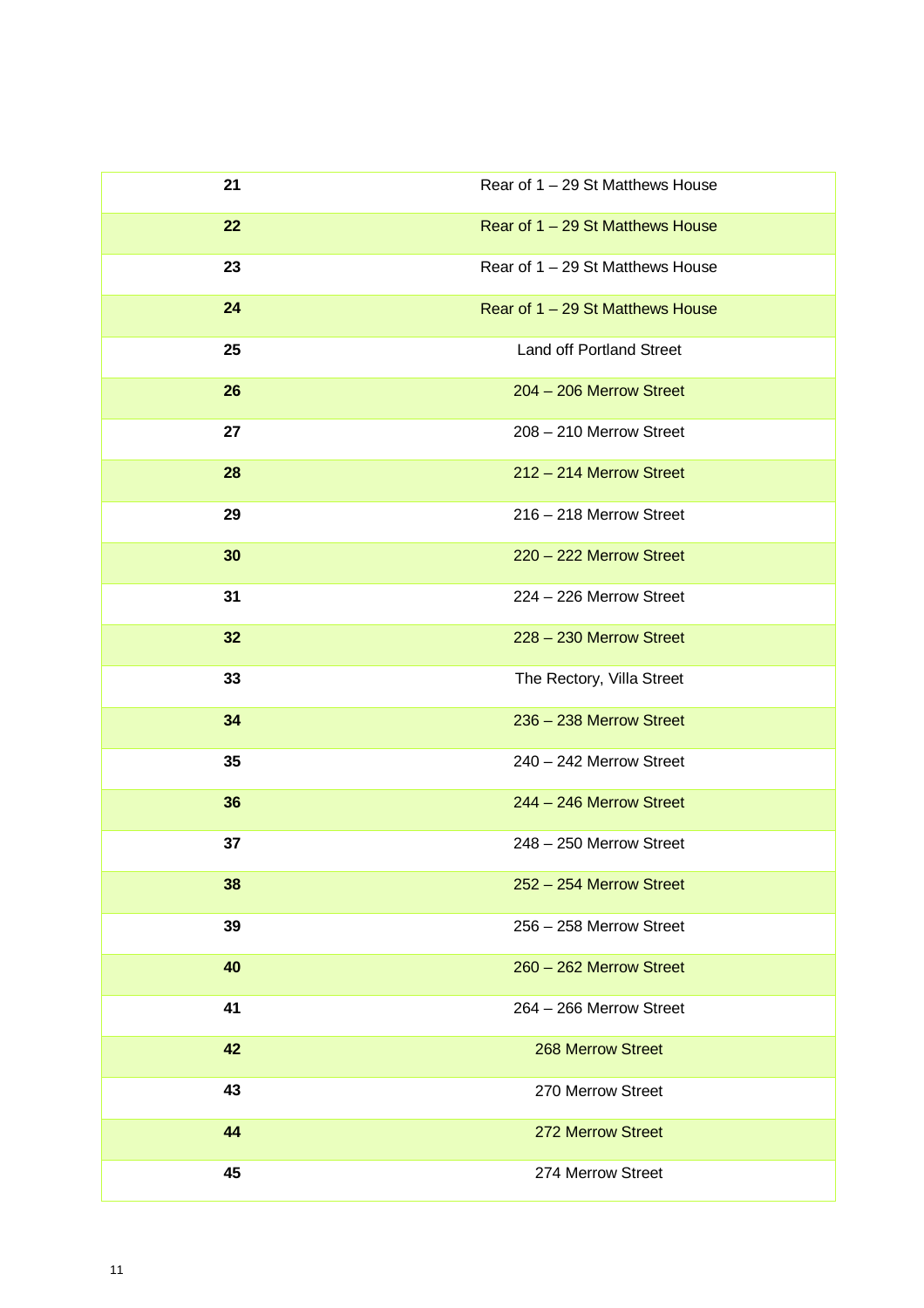| 46 | 276 Merrow Street                                    |
|----|------------------------------------------------------|
| 47 | 278 Merrow Street                                    |
| 48 | 280 Merrow Street                                    |
| 49 | 282 Merrow Street                                    |
| 50 | 284 Merrow Street                                    |
| 51 | 286 Merrow Street                                    |
| 52 | 288 Merrow Street                                    |
| 53 | 290 Merrow Street                                    |
| 54 | 292 Merrow Street                                    |
| 55 | 294 Merrow Street                                    |
| 56 | 296 - 298 Merrow Street                              |
| 57 | Land at the corner of Dawes Street and Merrow Street |
| 58 | Land at Everett House, East Street                   |
| 59 | Land at the corner of East Street and Flint Street   |
| 60 | Land adjacent Dunnico House                          |
| 61 | Surrey Square Junior School Playing Fields           |
| 62 | <b>Surrey Square Park</b>                            |
| 63 | Land at Tenterden House, Kinglake Estate             |
| 64 | 103 Mina Road                                        |
| 65 | 101 Mina Road                                        |
| 66 | 47 - 53 Bagshot Street                               |